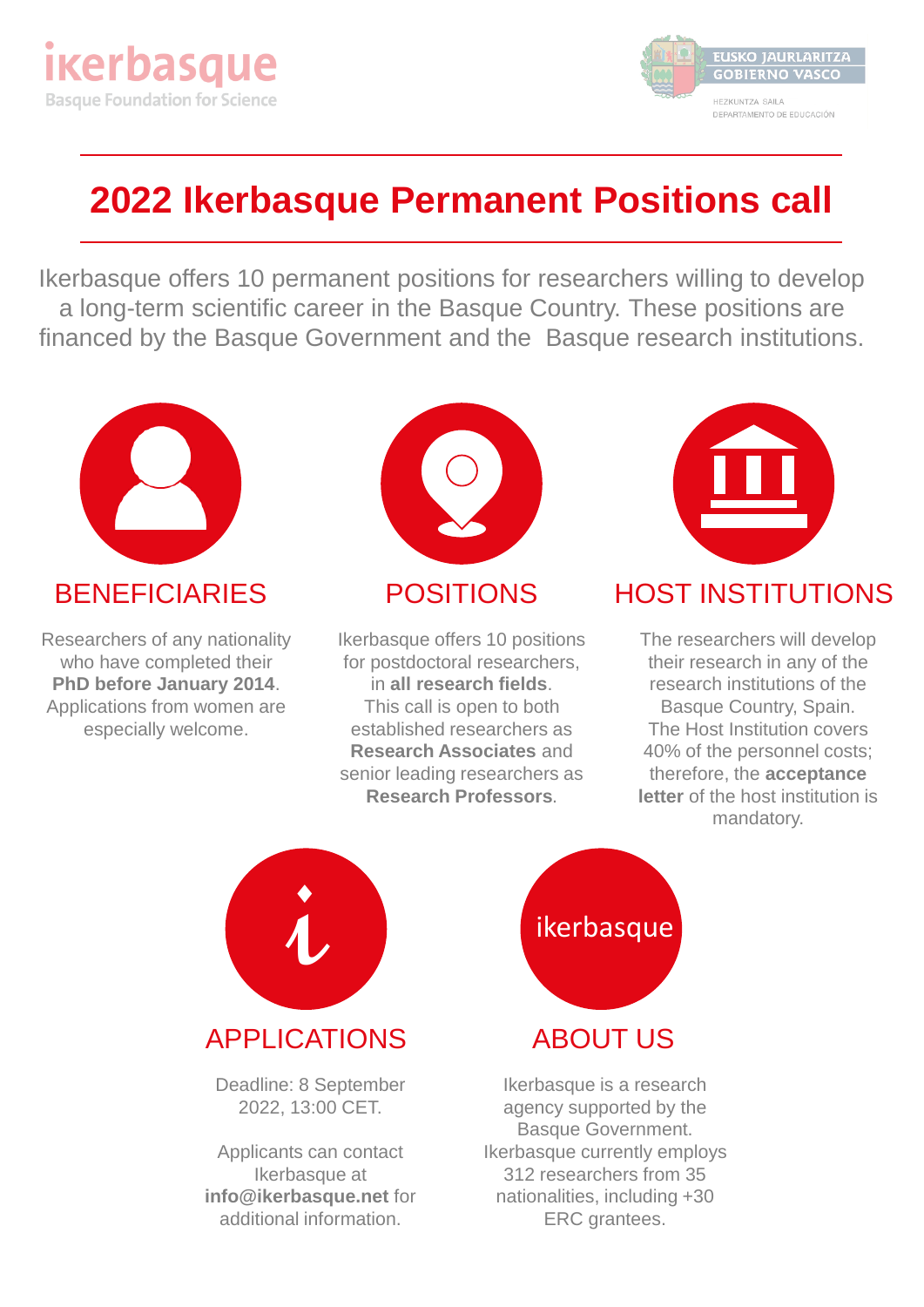



# **2022 Ikerbasque Permanent Positions call**

- o Ikerbasque offers **<sup>10</sup> permanent positions** for researchers willing to develop <sup>a</sup> longterm scientific career in the Basque Country. This call is open to both:
	- **Established researchers**, postdoctoral researchers who conduct research independently, with an established reputation based on research excellence in their field, will obtain a permanent position as **Research Associates**.
	- **Senior leading researchers**, with international reputation based on research excellence in their field and a proven record in securing significant research funding, will obtain a permanent position as **Research Professors**.
- o Selected candidates will carry out their research in one of the universities or research institutions of the Basque Country.
- $\overline{O}$  These positions are financed by the Basque Government and the host institution where the researcher will develop her/his research: therefore, the acceptance letter of the host institution is mandatory.
- $\circ$  The evaluation committee will only consider the strongest candidates with excellent leadership capabilities and an outstanding research record. Researchers are expected to perform independent research. They should be capable of attracting competitive funding and leading their own research lines.
- o Applications from women are especially welcome.

| <b>Deadline</b>   | $\bullet$ | September 8, 2022 at 13:00, CET.                                                                                                                                                                                                            |
|-------------------|-----------|---------------------------------------------------------------------------------------------------------------------------------------------------------------------------------------------------------------------------------------------|
| Offered positions | $\bullet$ | Selected researchers are offered 10 permanent<br>employment contracts, with full social security under<br>the Spanish Labour law, to develop a long-term scientific<br>career in research center and universities of the Basque<br>Country. |
|                   | $\bullet$ | The evaluation committee will grant the permanent<br>positions as Research Associate or Research<br><b>Professor, based on the evaluation and seniority of the</b><br>selected candidates.                                                  |
|                   | $\bullet$ | Salaries will be in line of the current salaries in the<br>Basque research institutions, and they will be consistent<br>with the experience of the candidate.                                                                               |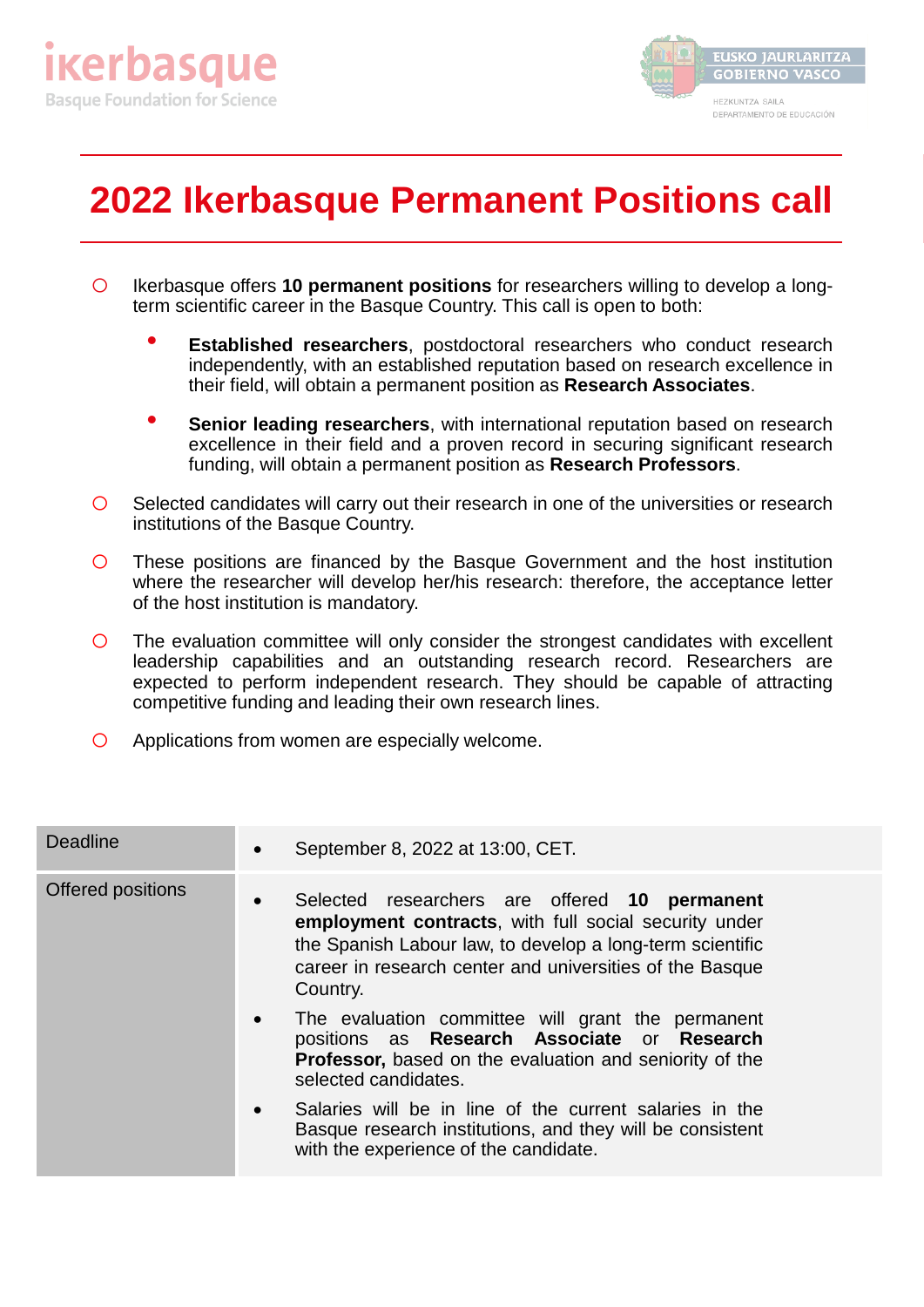



| Candidates                  | The applicants must have their PhD completed before January<br>2014.                                                                                                                                                                                |
|-----------------------------|-----------------------------------------------------------------------------------------------------------------------------------------------------------------------------------------------------------------------------------------------------|
|                             | This call is open to both:                                                                                                                                                                                                                          |
|                             | <b>Established researchers, postdoctoral researchers who</b><br>conduct research independently, with an established<br>reputation based on research excellence in their field, will<br>obtain a permanent position as Research Associates.          |
|                             | Senior leading researchers, with international reputation<br>$\bullet$<br>based on research excellence in their field and a proven<br>record in securing significant research funding, will obtain a<br>permanent position as Research Professors.  |
|                             | Only researchers with a solid research track and international<br>research experience will be considered.                                                                                                                                           |
|                             | Demonstrated intellectual independence and scientific maturity are<br>also required. Researchers are expected to perform independent<br>research. They should be capable of attracting competitive funding<br>and leading their own research lines. |
| <b>Host institutions</b>    | Selected candidates will carry out their research in one of the<br>$\bullet$<br>universities or research institutions of the Basque Country, listed at<br>www.science.eus.                                                                          |
|                             | An acceptance letter from the Vice-Rector for Research or<br>$\bullet$<br>Scientific Director of the host institution is mandatory.                                                                                                                 |
|                             | These positions are financed by the Basque Government and the<br>$\bullet$<br>Host institution where the researcher will develop her/his research.                                                                                                  |
|                             | The Host Institution covers 40% of the position costs.                                                                                                                                                                                              |
| <b>Evaluation procedure</b> | The evaluation committee will only select strong candidates with<br>excellent leadership capabilities and an outstanding research<br>record.                                                                                                        |
|                             | The external evaluation committee is composed of members of the<br>international scientific community.                                                                                                                                              |
|                             | The evaluation of the applications is based on:                                                                                                                                                                                                     |
|                             | Scientific merit and research track                                                                                                                                                                                                                 |
|                             | Relevance of research topic and latest publications                                                                                                                                                                                                 |
|                             | Concordance with Basque research capabilities<br>$\bullet$                                                                                                                                                                                          |
|                             | These items are assessed in relation to the average performance<br>of the applicants of the current call.                                                                                                                                           |
|                             | <b>Check the Selection Process below.</b>                                                                                                                                                                                                           |
| Website                     | www.ikerbasque.net                                                                                                                                                                                                                                  |